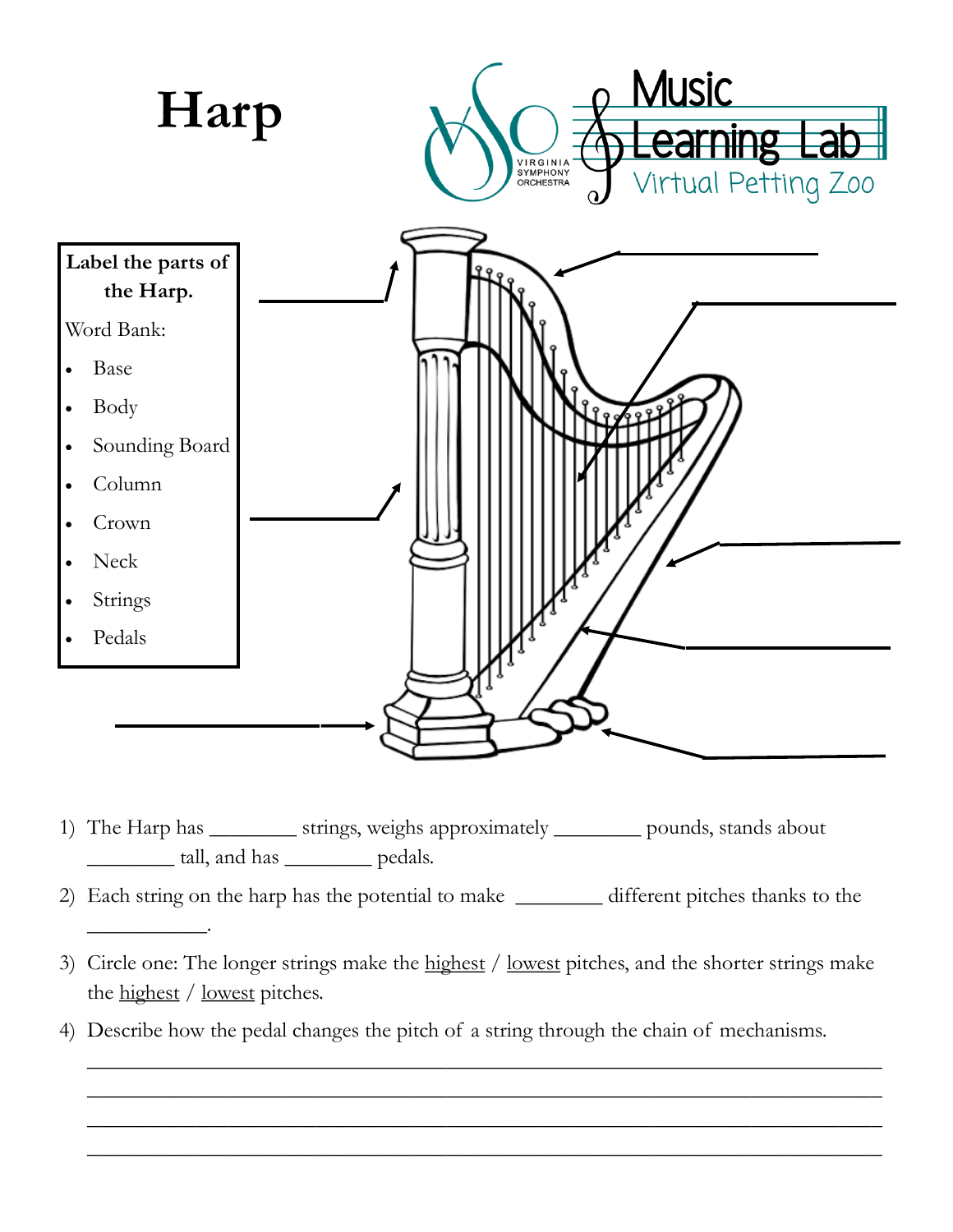## **Harp** *Vocabulary*



- Resonate: to produce a deep, full, reverberating (echoing) sound
- Pitch: how high or low a tone is
- Mechanisms: a set of parts working together

## **Further Listening:**

Hear harpist Valérie Milot play an arrangement of Smetana *Ma vlast, Moldau*

<https://www.youtube.com/watch?v=TnYCW8eWqQo>

For more videos, please visit <https://virginiasymphony.org/learninglab/>